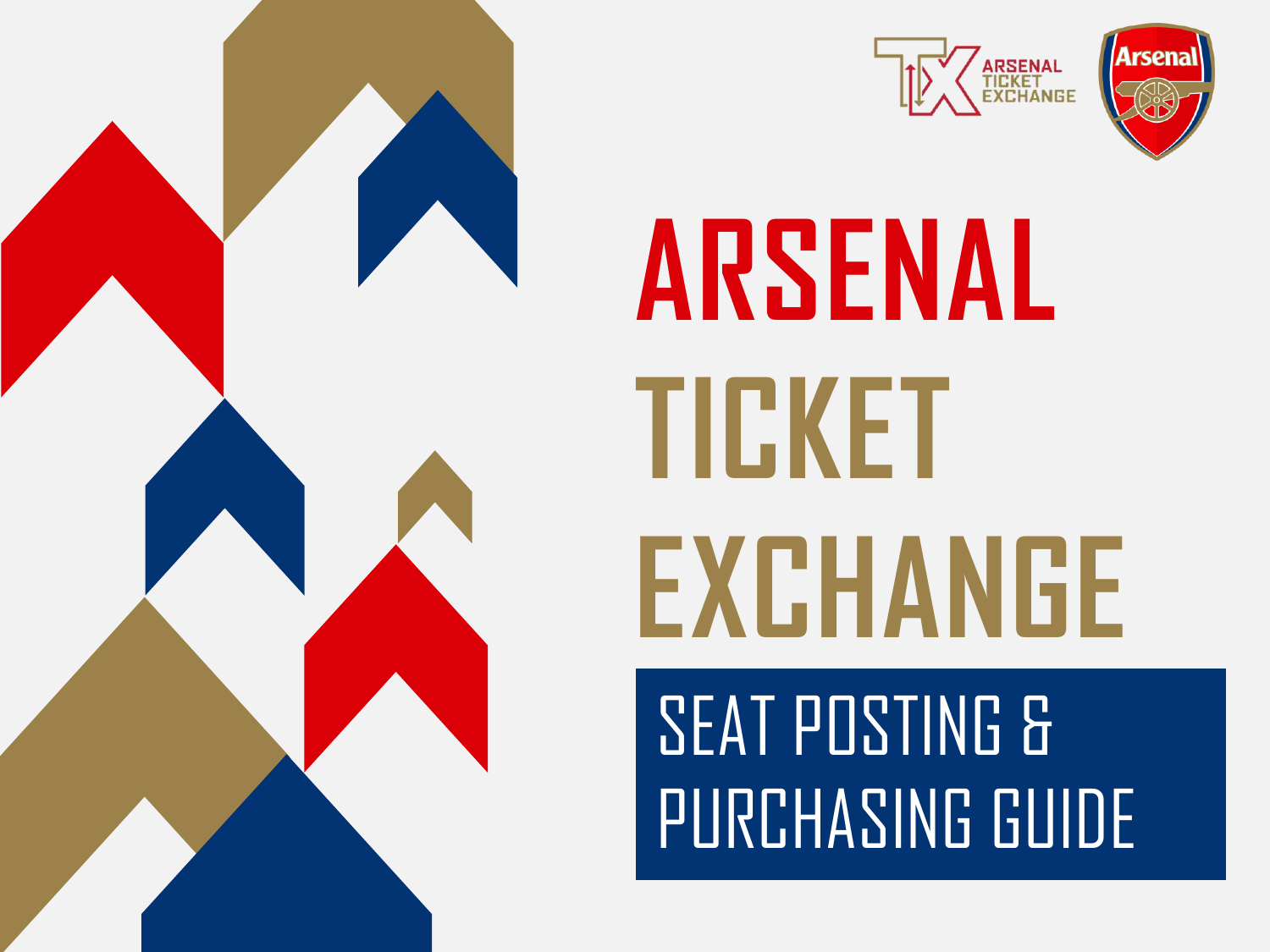## **C TICKET EXCHANGE – SEAT POSTING**

**Step 1:** To access Ticket Exchange, visit **[www.eticketing.co.uk/arsenal](http://www.eticketing.co.uk/arsenal)** and click the **Log In button** in the top right-hand side of the screen. **(9)** 

**Step 2:** Then, click on the head and shoulders icon in the top right-hand corner before clicking **'Manage Tickets'.**





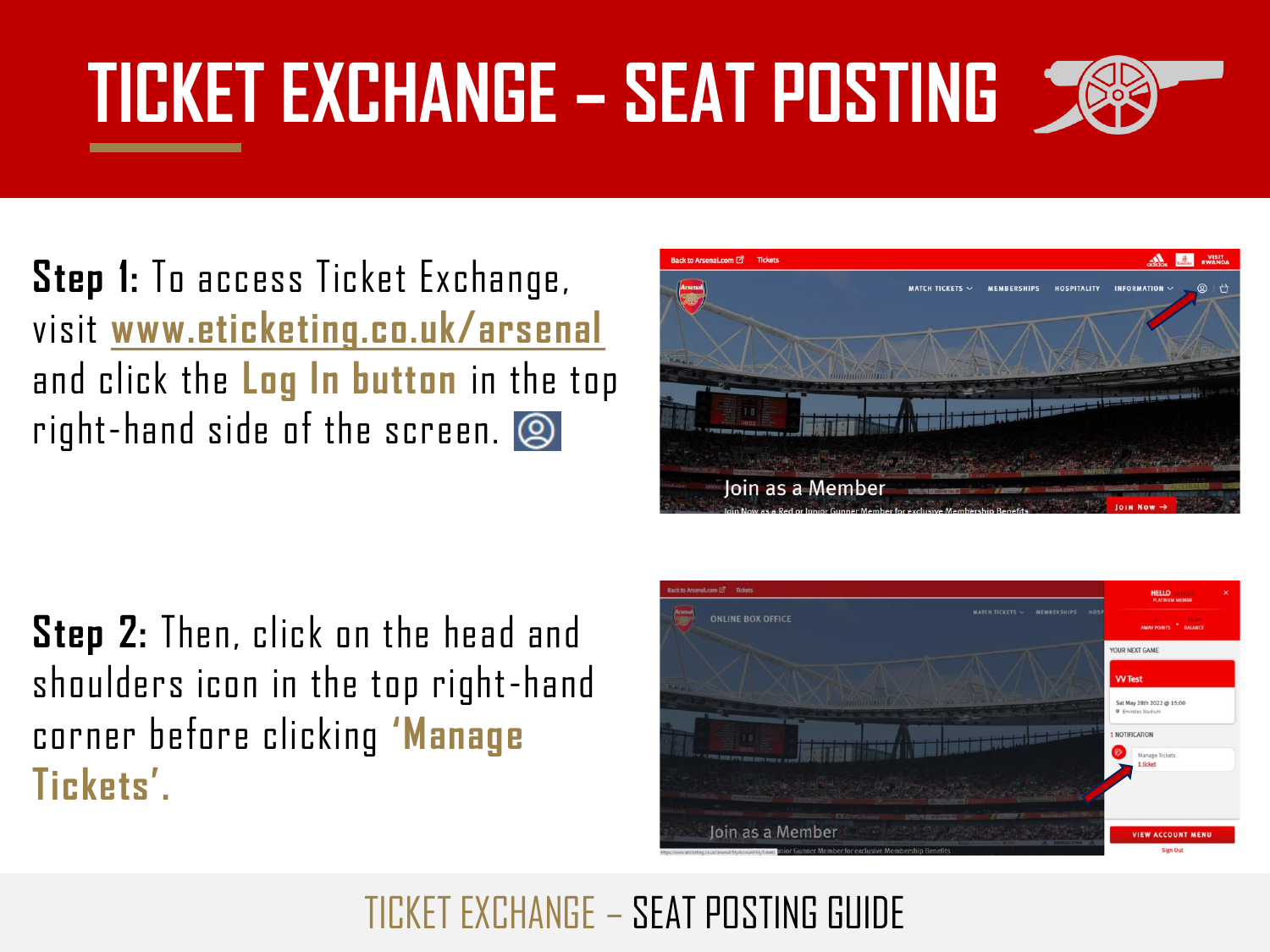## **C TICKET EXCHANGE – SEAT POSTING**

**Step 3:** The games which can be posted for sale via the Ticket Exchange platform will appear and you will need to **select the game you'd like to post your ticket for.**

**Step 4:** Ensure the box is ticked next to the desired seat to post for sale and click on **'Sell On Ticket Exchange'** under **'Ticket Actions'.**

**SELL ON TICKET EXCHANGE** 

**ONLINE BOX OFFICE TICKET MANAGEMENT** SELECT AN EVENT TO MANAGE VOLLE TICKETS .<br>HE TICKET EXCHANGE AND TICKET TRANSFER SERVICES WILL NOW STAY OPEN UNTIL THREE HOURS BEFORE THE ADVERTISED KICK-OF **PLATINUM TEST** Tue 31 May, 13:00, Emi  $\sqrt{2}$  1 ticket

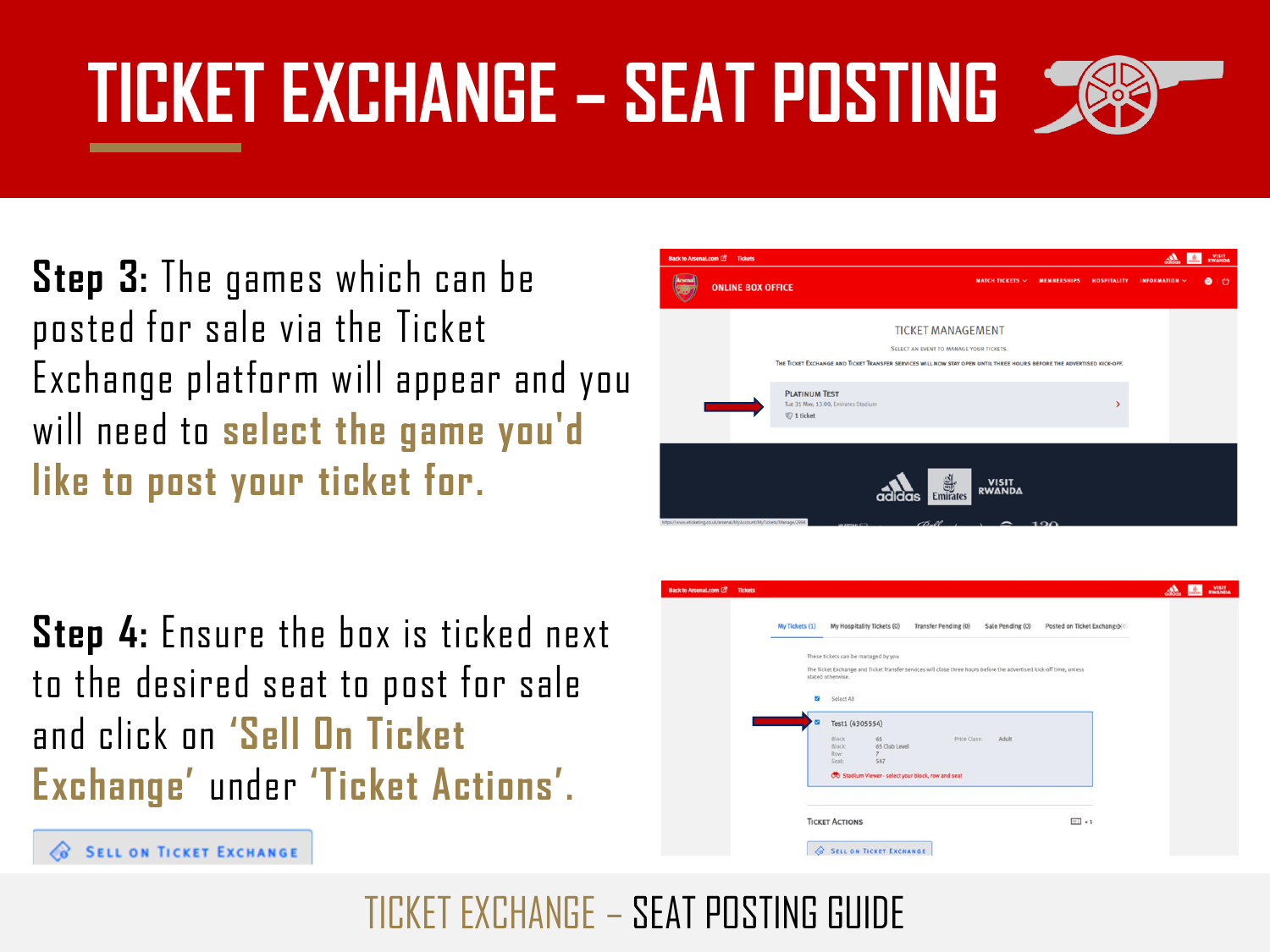#### **Sack to Arsenal.com 2** Tickets ONLINE BOX OFFICE **Step 5:** Click **'Proceed To Payment'**

### on the following page.

**PROCEED TO PAYMENT** 

**Step 6:** Review the seats being posted for re-sale before **accepting T&Cs** and clicking on **'Complete Purchase'.** 



#### **TERMS & CONDITIONS**

[2] Please tick to confirm that you have read, understood and agree to the Supporters' Code of Conduct and the Terms & Conditions of The Arsenal Football Club PLC that are applicable to your purchase.

If your purchase includes a ticket to the Arsenal Women vs Tottenham Hotspur F.C. Women match (curre scheduled for 27 March 2022) and you use a valid Mastercard for the purchase, then you shall be entered into a prize draw for a chance to win a variety of prizes (one entry per person, must be aged 18+ and resident in Great Britain, competition closes on 27 March 2022 at 12pm (UK time)). For information on the prize draw and the terms and conditions that apply, please go to https://www.arsenal.com/news/mastercard-ticket-incentive. For information about how we process your personal data see our Privacy Policy at https://www.arsenal.com/privacypolicy.

Please note: By clicking Complete Transaction, your booking will be submitted and your payment will be processed.

Your contrast with un starts ance low've confirmed your questions (your payment has been processed) and explore immediately after the completion of the event for which you purchased the ticket(s).

By clicking "Complete Purchase" you agree to our Terms and Conditions and to the Event Partner(s) contacting you by email or other means about information that may interest you.

WARNING: Your card maybe eligible or enrolled in Verified by Visa or MasterCard SecureCode payer authentication programs. After clicking the " Complete Transaction" button, your Card Issuer may prompt you for your payer authentication password to compl your transaction.



## **C TICKET EXCHANGE – SEAT POSTING**

**COMPLETE PURCHASE**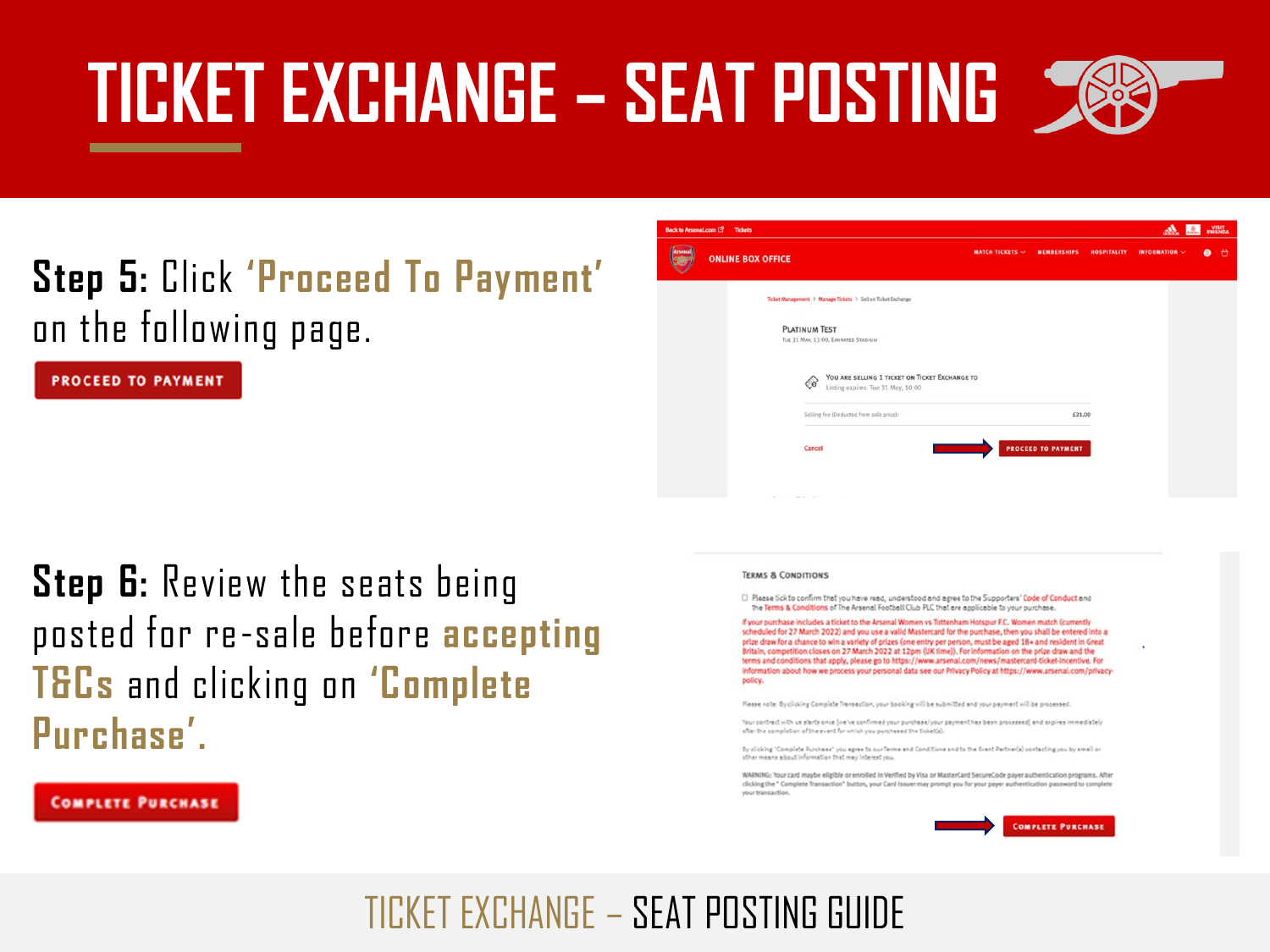## **C TICKET EXCHANGE – SEAT POSTING**



#### **Step 7:** You will then see a **confirmation screen** confirming the Ticket Exchange posting.

#### THANK YOU FOR YOUR PURCHASE! REFERENCE: 16310550 You can always access your order in My Account



#### **Note:**

- Supporters are charged a **10% admin fee** for posting tickets and the funds for selling your ticket
- The **funds** for selling your ticket will be added to your **online account** and can be withdrawn in a cashback window throughout the season. The dates of these cashback windows can be found here: **<https://www.arsenal.com/ticketexchange>**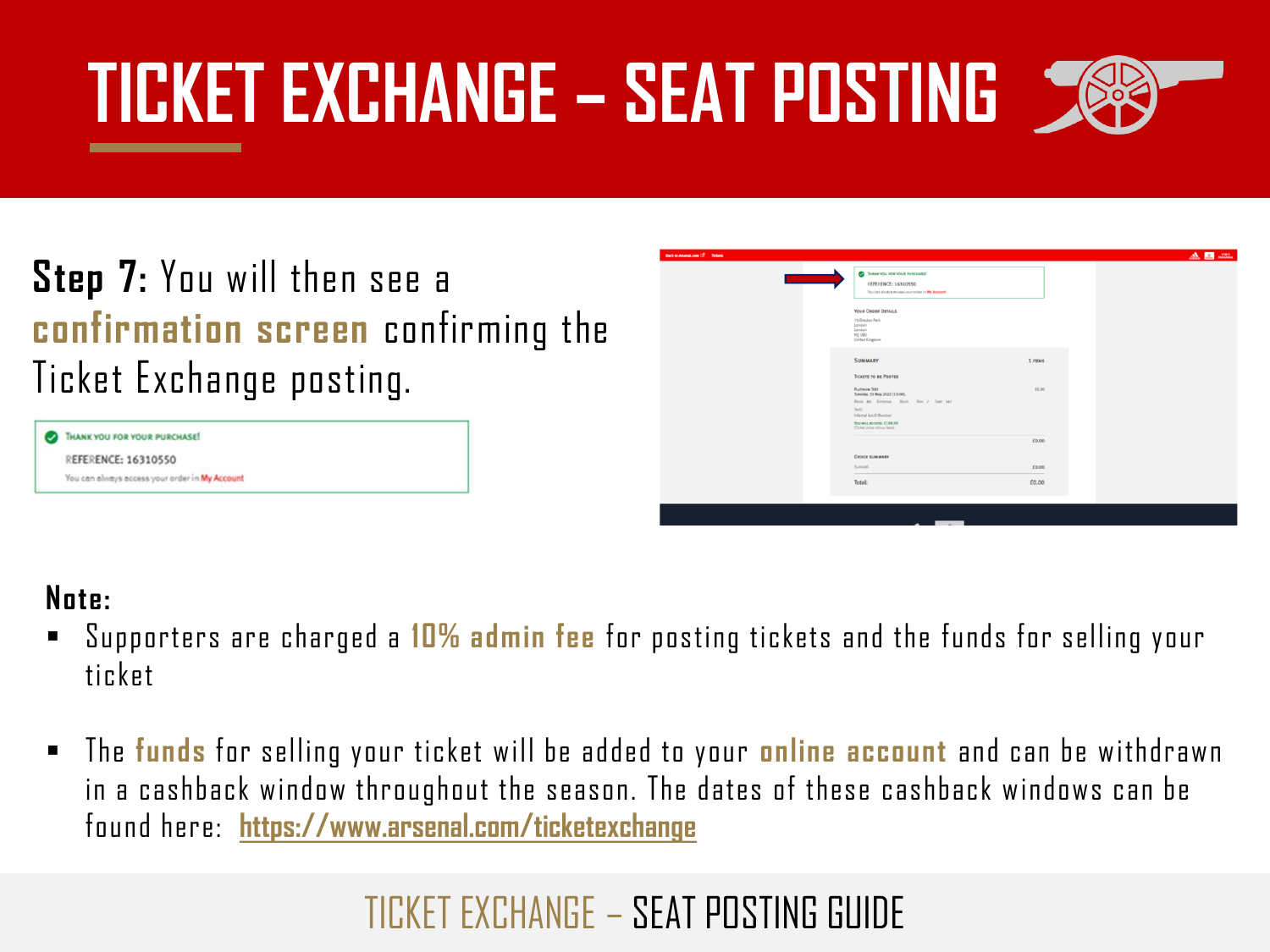

**Step 1:** To access Ticket Exchange, visit **[www.eticketing.co.uk/arsenal](http://www.eticketing.co.uk/arsenal)** and click the **Log In button** in the top right-hand side of the screen. **(9)** 



**Step 2:** Then, click on **Match Tickets**  at the top of the page.

MATCH TICKETS  $\sim$ 

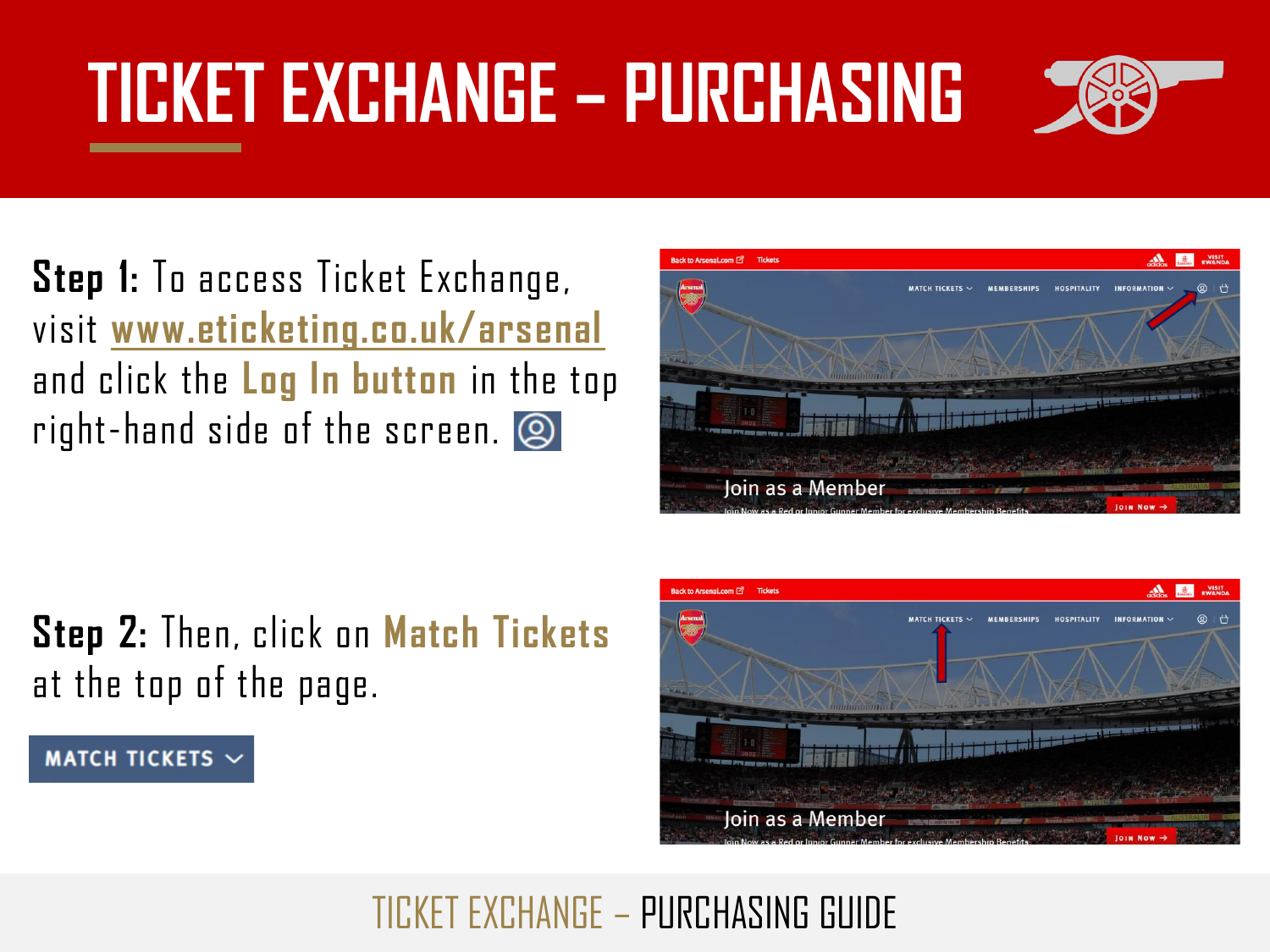

### **Step 3:** Click on **'All Matches'.**

**All Matches** 



**Step 4:** Select the relevant fixture and click **'Find Tickets'.**

**FIND TICKETS** ⋋

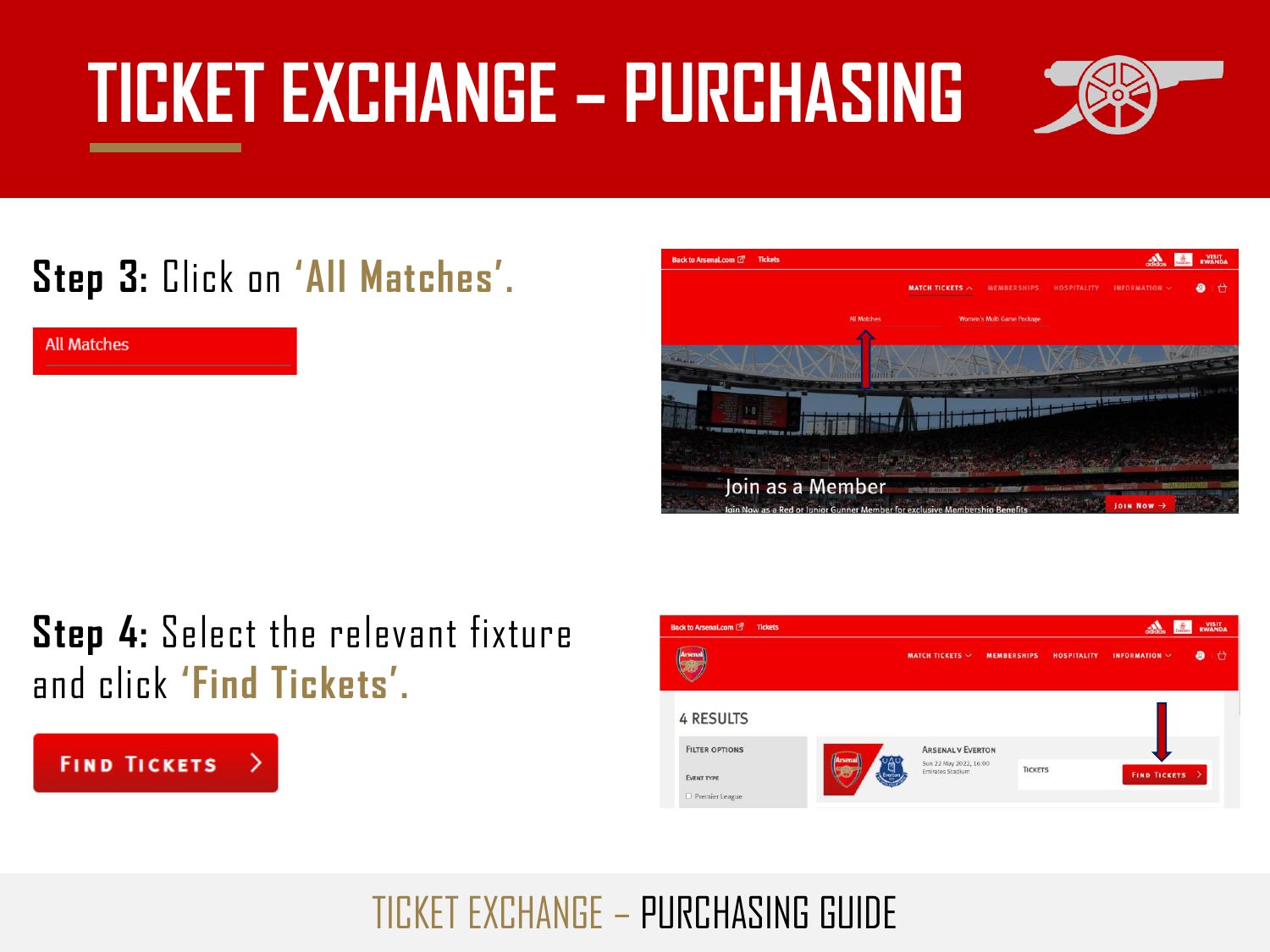



**Step 5:** To view available seats via the Ticket Exchange, you will need to toggle on **'Include Tickets Posted on Ticket Exchange'** from the left-hand side menu.

**Step 6:** Any block with availability will be highlighted in blue and any block without availability in will be greyed out. **Click on the required block** to view specific available seats.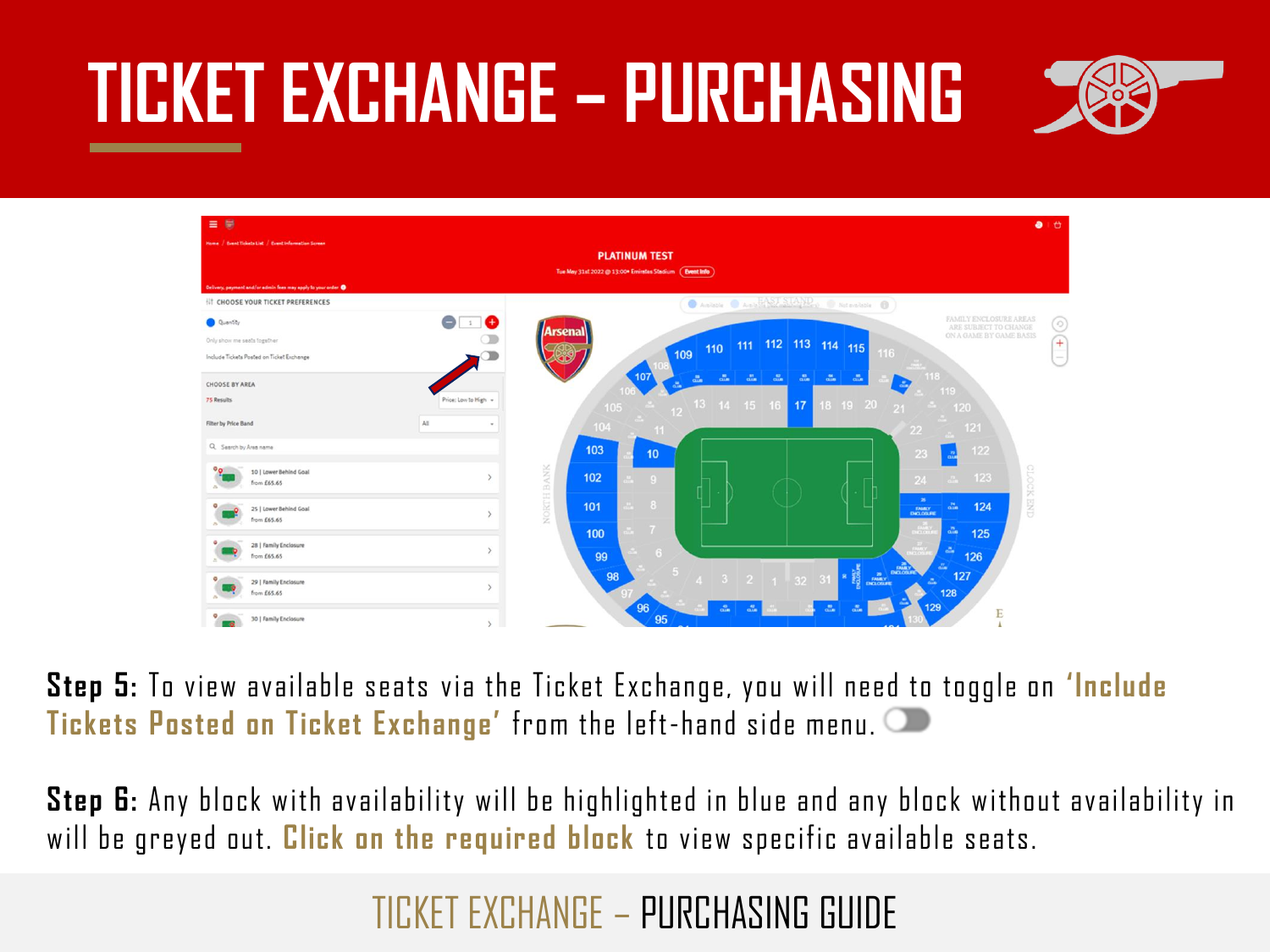

| 言葉                                                                         |                        |  |  |  |                      |  |                                                          |                     |                |                                                          |             |                                      |                                                                    |                 |                                                        |            |         |  | ٠                         | - 68    |
|----------------------------------------------------------------------------|------------------------|--|--|--|----------------------|--|----------------------------------------------------------|---------------------|----------------|----------------------------------------------------------|-------------|--------------------------------------|--------------------------------------------------------------------|-----------------|--------------------------------------------------------|------------|---------|--|---------------------------|---------|
| Home / Event Tickets List / Event Information Screen                       |                        |  |  |  | <b>PLATINUM TEST</b> |  |                                                          |                     |                |                                                          |             |                                      |                                                                    |                 | <b>CD</b> New Schot has been added to basket           |            |         |  | $\boldsymbol{\mathsf{x}}$ | 07:55   |
|                                                                            |                        |  |  |  |                      |  | Tue May 31st 2022 @ 13:00* Emirates Stadium ( Event Info |                     |                |                                                          |             |                                      |                                                                    |                 | <sup>(3)</sup> four tickets will be held for 8 minutes |            |         |  | $\boldsymbol{\times}$     |         |
| Delivery, payment and/or admin fees may apply to your order @              |                        |  |  |  |                      |  |                                                          |                     |                |                                                          |             |                                      |                                                                    |                 |                                                        |            |         |  |                           |         |
| <b>IIT CHOOSE YOUR TICKET PREFERENCES</b>                                  |                        |  |  |  |                      |  |                                                          |                     |                | Available Available (Not matching filters) Int available |             |                                      |                                                                    |                 |                                                        |            |         |  |                           |         |
| Quantity                                                                   | $\bullet$ : $\bullet$  |  |  |  |                      |  |                                                          |                     |                |                                                          |             |                                      | <b><i><u>Alexandro Control de Control de Alexandro de </u></i></b> |                 |                                                        |            |         |  |                           | $\circ$ |
| Only show me seats together                                                | $\Box$                 |  |  |  |                      |  |                                                          |                     |                |                                                          |             |                                      | <u>Janeiro Alba Jan</u><br>VIEW FROM AREA <sup>®</sup>             |                 |                                                        |            |         |  |                           | $+$     |
| Include Tickets Posted on Ticket Exchange                                  | $\circ$                |  |  |  |                      |  |                                                          |                     |                |                                                          | <b>AREA</b> |                                      | <b>PRICE BAND</b>                                                  | <b>ROW SEAT</b> |                                                        |            |         |  |                           | -       |
| CHOOSE BY AREA                                                             |                        |  |  |  |                      |  |                                                          | $\bullet$ $\bullet$ |                |                                                          | 65          |                                      | Midfield Seats 7 547                                               |                 |                                                        |            |         |  |                           |         |
| 75 Results                                                                 | Price: Low to High +   |  |  |  |                      |  |                                                          |                     |                |                                                          |             |                                      | SELECT YOUR PRICE CLASS                                            |                 |                                                        |            |         |  |                           |         |
|                                                                            | $\mathbb{A}\mathbb{I}$ |  |  |  |                      |  |                                                          |                     |                |                                                          |             | E215.90<br>£14.15 Tolet + £1.65 Pees | Internet Adult Member                                              | <b>ADD</b>      |                                                        |            |         |  |                           |         |
| Filter by Price Band                                                       |                        |  |  |  |                      |  |                                                          |                     |                |                                                          |             |                                      |                                                                    | .               |                                                        | $\bigcirc$ | $\circ$ |  |                           |         |
| Q. Search by Area name                                                     |                        |  |  |  |                      |  |                                                          |                     |                |                                                          |             |                                      | $\bullet$ .                                                        |                 |                                                        |            |         |  |                           |         |
| ۷O<br>10   Lower Behind Goal<br>from £65.65                                | $\lambda$              |  |  |  |                      |  |                                                          |                     |                |                                                          |             |                                      |                                                                    |                 |                                                        |            |         |  |                           |         |
|                                                                            |                        |  |  |  |                      |  |                                                          |                     |                |                                                          |             |                                      |                                                                    | .               |                                                        |            |         |  |                           |         |
| 25   Lower Behind Goal<br>from £65.65                                      | $\rightarrow$          |  |  |  |                      |  |                                                          |                     |                |                                                          |             |                                      |                                                                    |                 |                                                        |            |         |  |                           |         |
|                                                                            |                        |  |  |  |                      |  |                                                          |                     |                |                                                          |             |                                      |                                                                    |                 |                                                        |            |         |  |                           |         |
| 28   Family Enclosure<br>from £65.65                                       | $\sum_{i=1}^{n}$       |  |  |  |                      |  |                                                          |                     | $\blacksquare$ |                                                          |             |                                      |                                                                    |                 |                                                        |            |         |  |                           |         |
| 29   Family Enclosure<br>from £65.65                                       | $\mathcal{E}$          |  |  |  |                      |  |                                                          |                     |                |                                                          |             |                                      |                                                                    |                 |                                                        |            |         |  |                           |         |
|                                                                            |                        |  |  |  |                      |  |                                                          |                     |                |                                                          |             |                                      |                                                                    |                 |                                                        |            |         |  |                           |         |
| $Q_{\text{eff}}$<br>30   Family Enclosure<br>$\blacksquare$<br>from EES ES | $\rightarrow$          |  |  |  |                      |  |                                                          |                     |                |                                                          |             |                                      |                                                                    |                 |                                                        |            |         |  |                           |         |

**Available seats will be highlighted** , whilst again, unavailable seats will be greyed out.

Platinum Season Ticket holders will be able to select up to **2 additional tickets** to purchase on their season ticket via the Ticket Exchange.

**Step 7:** Select the desired seats individually and click **'Add'** to add these to your basket.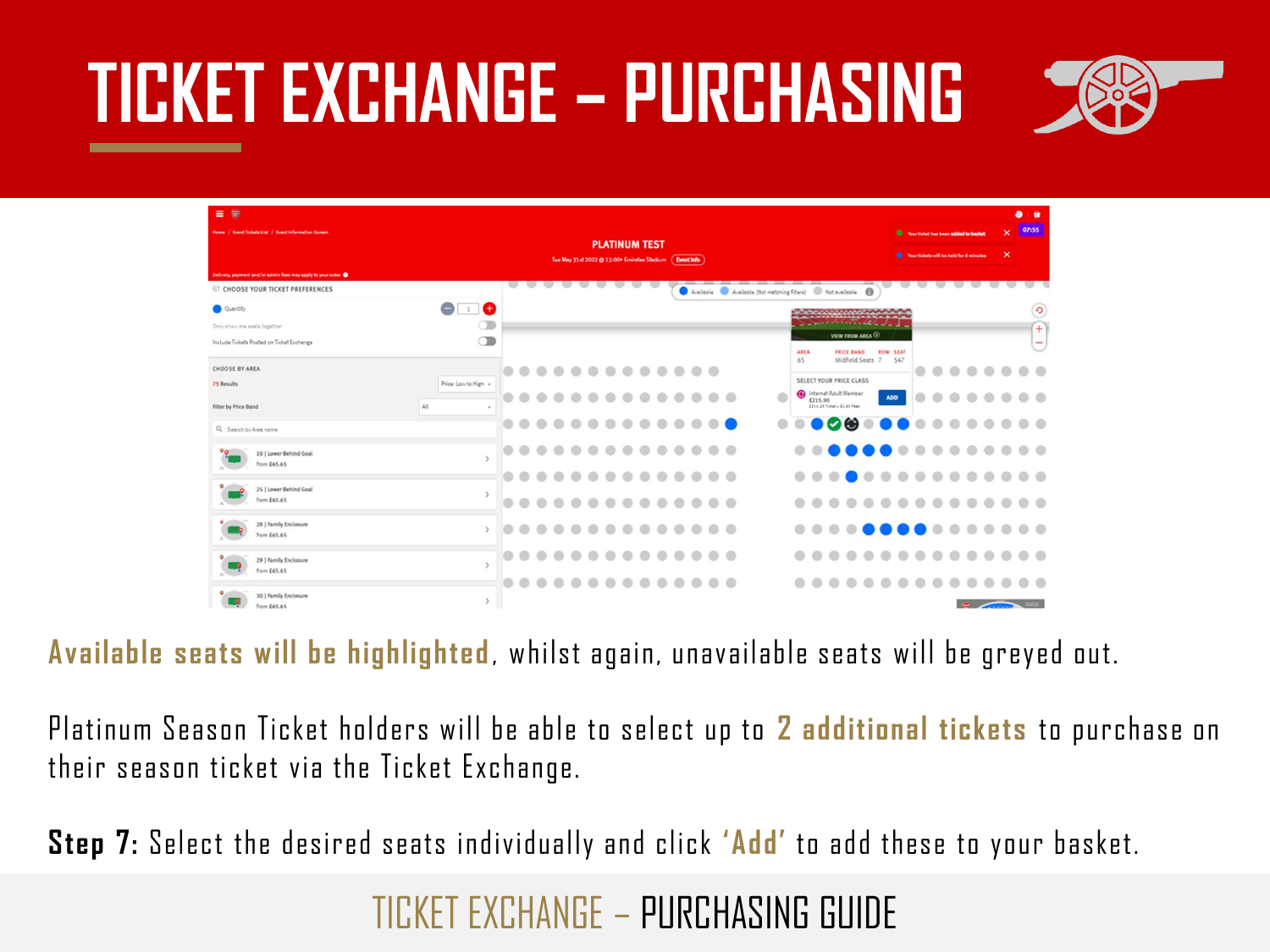

| <b>Back to Arsenal.com @ Tickets</b>                  |                                                                                                        |                                                                                                | $\mathbf{A}$ $\mathbf{B}$ $\mathbf{A}$ |
|-------------------------------------------------------|--------------------------------------------------------------------------------------------------------|------------------------------------------------------------------------------------------------|----------------------------------------|
|                                                       | <b>Platinum Test</b>                                                                                   |                                                                                                |                                        |
|                                                       | Block<br>65<br>Block:<br>65 Club Level<br>$\tau$<br>Row:<br>546<br>Seat                                | Price Class (See<br>Internet Adult Member<br>below for details):<br>Member:<br>Test1 (4365736) |                                        |
|                                                       | CO Stadium Viewer - select your block, row and seat                                                    | - <sup>2</sup> Reassign                                                                        |                                        |
|                                                       | <b>B</b> Remove Seat                                                                                   | £214.25                                                                                        |                                        |
|                                                       | <b>Platinum Test</b><br>Block<br>65<br>Block:<br>65 Club Level<br>Royc<br>$\mathcal{I}$<br>547<br>Seat | Price Class (See<br>Internet Adult Member<br>below for details):<br>Member:<br>Test1 (4365736) |                                        |
|                                                       | 00 Stadium Viewer - select your block, row and seat                                                    | -2 Reassign                                                                                    |                                        |
|                                                       | <b>B</b> Remove Seat                                                                                   | £214.25                                                                                        |                                        |
|                                                       |                                                                                                        | Subtotal: £428.50                                                                              |                                        |
|                                                       | Have a promotional code?                                                                               |                                                                                                |                                        |
|                                                       | <b>APPLY</b><br>Enter code                                                                             |                                                                                                |                                        |
|                                                       | Booking Fee:                                                                                           | £3.30                                                                                          |                                        |
|                                                       | Total<br>Total does not include delivery and/or admin fees. More details.                              | £431.80                                                                                        |                                        |
| https://www.eticketing.co.uk/arsenal/Checkout/Basket# | c Continue shopping                                                                                    | <b>PROCEED TO CHECKOUT</b>                                                                     |                                        |

Once the tickets are in the basket, they will automatically be assigned to the membership number of the account logged in under.

**Step 8:** Should they wish to be reassigned to another Season Ticket holder, simple click **reassign,** where the My Network list will pop up to select from. **all Reassign** 

**PROCEED TO CHECKOUT Step 9:** When assigned correctly, click on **'Proceed To Checkout'** TICKET EXCHANGE – PURCHASING GUIDE